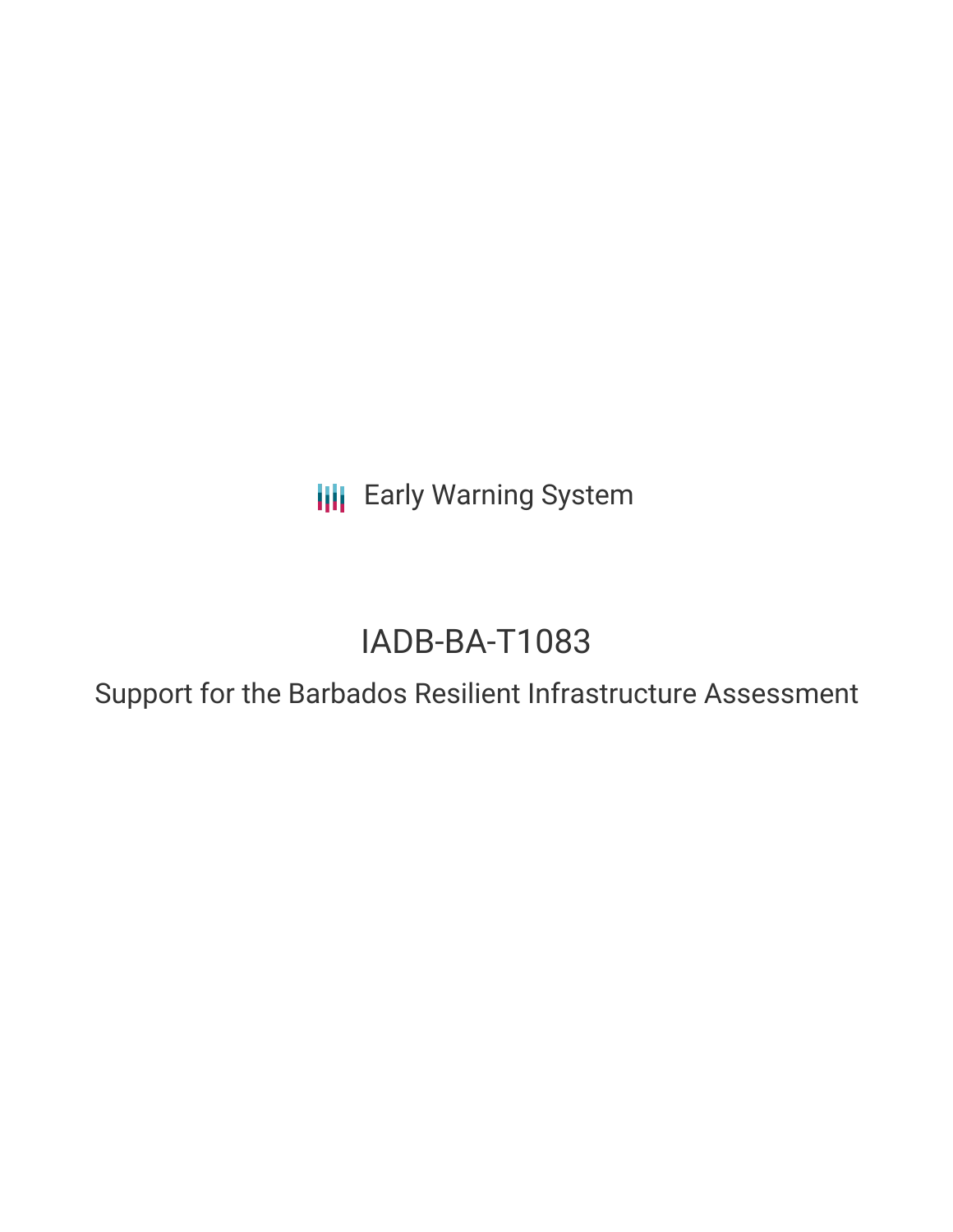

### **Quick Facts**

| <b>Countries</b>               | <b>Barbados</b>                                                                    |
|--------------------------------|------------------------------------------------------------------------------------|
| <b>Financial Institutions</b>  | Inter-American Development Bank (IADB)                                             |
| <b>Status</b>                  | Approved                                                                           |
| <b>Bank Risk Rating</b>        | U                                                                                  |
| <b>Borrower</b>                | Government of Barbados                                                             |
| <b>Sectors</b>                 | Climate and Environment, Infrastructure, Law and Government, Technical Cooperation |
| Investment Type(s)             | <b>Advisory Services, Grant</b>                                                    |
| <b>Investment Amount (USD)</b> | $$0.25$ million                                                                    |
| <b>Project Cost (USD)</b>      | $$0.25$ million                                                                    |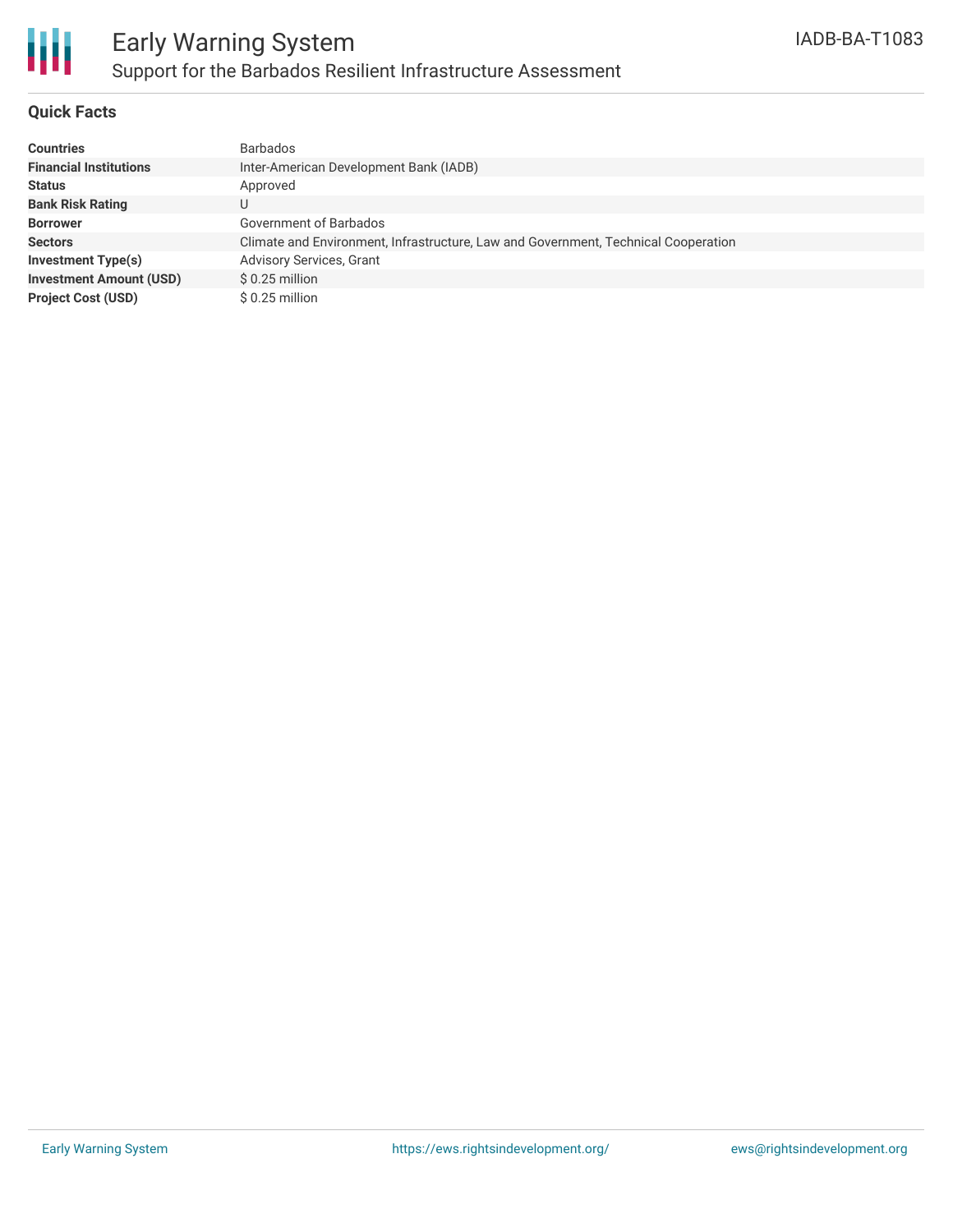

## **Project Description**

The objective of this technical cooperation (TC) is to support the Government of Barbados (GoB) to develop a resilient infrastructure assessment. The design of this assessment will require to estimate the financial and technical needs to ensure the resiliency of the current critical infrastructure to threats already prevalent in the Caribbean region and to more severe threats on account of climate change.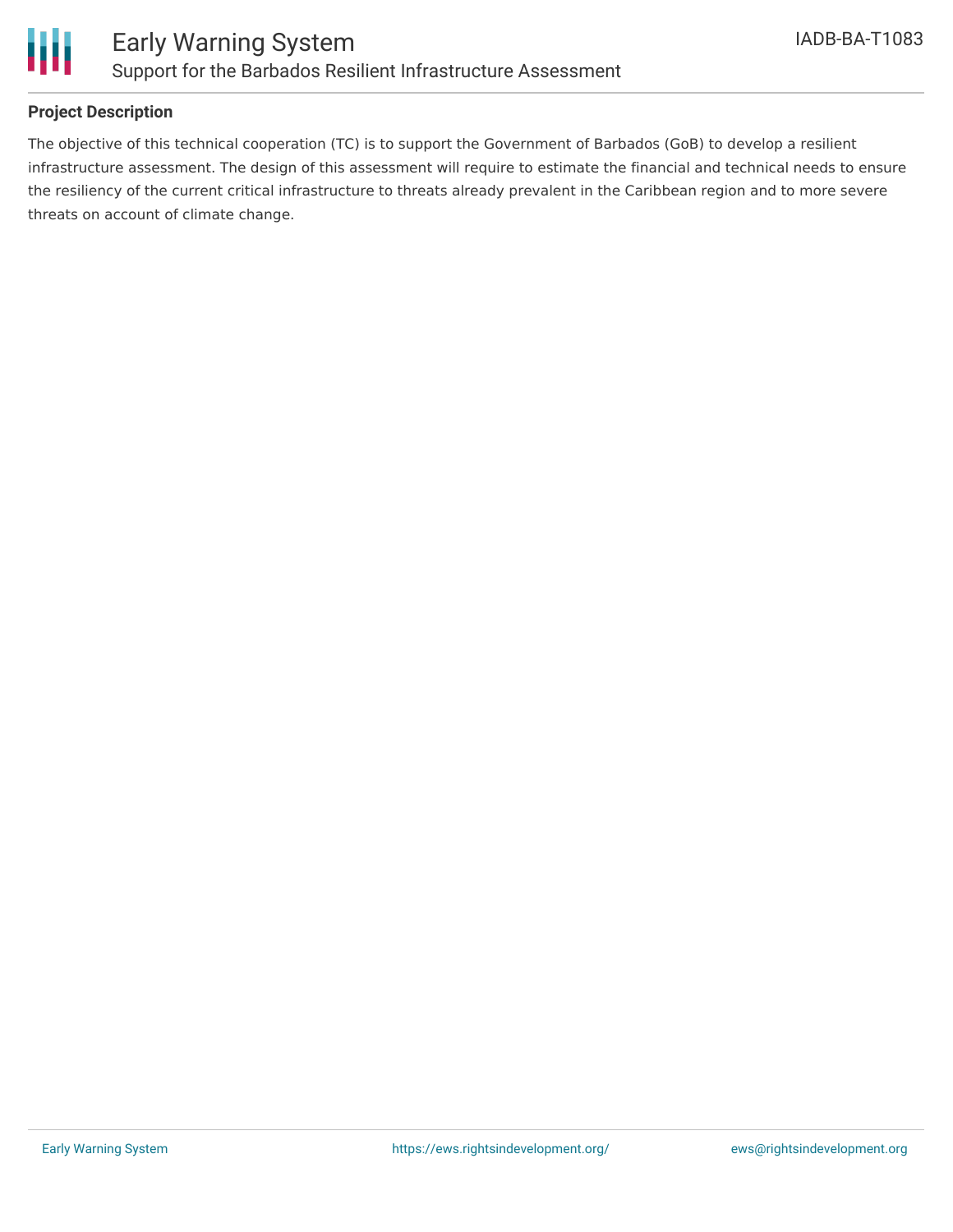

# Early Warning System Support for the Barbados Resilient Infrastructure Assessment

### **Investment Description**

• Inter-American Development Bank (IADB)